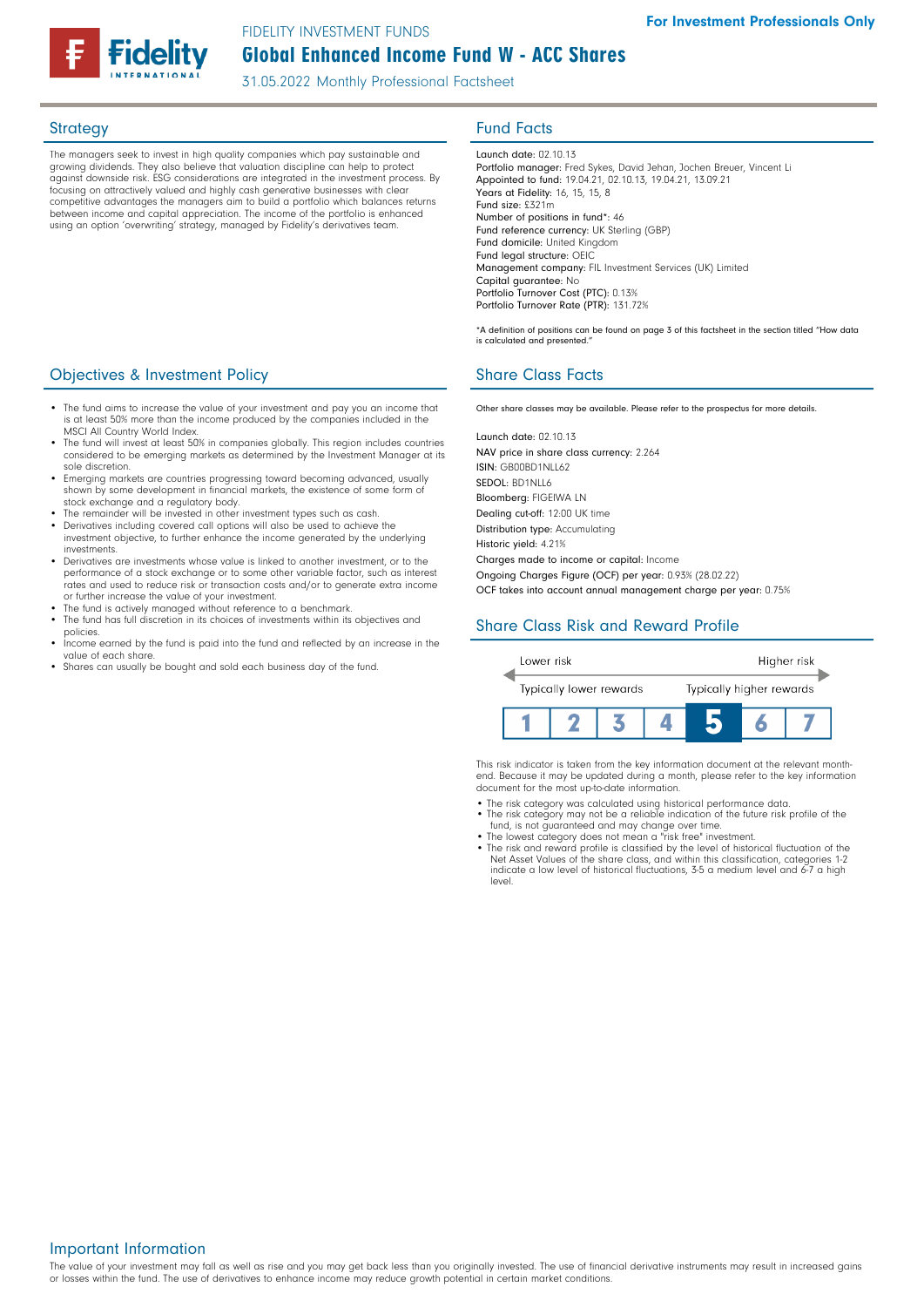# Global Enhanced Income Fund W - ACC Shares FIDELITY INVESTMENT FUNDS

31.05.2022 Monthly Professional Factsheet

Past performance is not a reliable indicator of future results. The fund's returns can be affected by fluctuations in currency exchange rates.

# Performance Comparator(s)

Peer Group Universe Market index from 02.10.13 MSCI ACWI Index (Net) Morningstar IA Global Equity Income

Market index is for comparative purposes only unless specifically referenced in the Objectives & Investment Policy on page 1. The same index is used in the positioning tables on this factsheet. Where the effective date for the current market index is after the share class launch date, full history is available from Fidelity.

Cumulative performance in GBP (rebased to 100) Performance for 12 month periods in GBP (%)



Performance is shown for the last five years (or since launch for funds launched within that period).



# Performance for calendar years in GBP (%)



# Volatility & Risk (3 years)

Fund Index

T.

| 11.09 | <b>Annualised Alpha</b>       | $-0.60$ |
|-------|-------------------------------|---------|
| 0.81  | Beta                          | 0.69    |
| 0.63  | Annualised Tracking Error (%) | 7.25    |
|       | Information Ratio             | $-0.61$ |
|       | $R^2$                         | 0.72    |
|       |                               |         |

Calculated using month-end data points. Definitions of these terms can be found in the Glossary section of this factsheet.

## Performance to 31.05.22 in GBP (%)

|                                    | 1 <sub>m</sub> | 3 <sub>m</sub> | <b>YTD</b>     | 1yr | 3yr  | 5yr  | Since<br>02.10.13* |
|------------------------------------|----------------|----------------|----------------|-----|------|------|--------------------|
| Fund cumulative growth             | $-0.2$         | 4.2            | $-0.5$         | 7.0 | 23.6 | 36.9 | 126.4              |
| Index cumulative growth            | $-0.3$         | 0.2            | $-6.3$         | 5.1 | 39.4 | 57.6 | 157.4              |
| Fund annualised growth             | $\sim$         | $\sim$         | $\sim$         | 7.0 | 7.3  | 6.5  | 9.9                |
| Index annualised growth            | $\overline{a}$ | $\sim$         | $\sim$         | 5.1 | 11.7 | 9.5  | 11.5               |
| Ranking within Peer Group Universe |                |                |                |     |      |      |                    |
| W Income Shares                    | 24             | 20             | 24             | 37  | 42   | 29   |                    |
| Total number of funds              | 54             | 54             | 54             | 53  | 49   | 45   |                    |
| Quartile ranking**                 | $\overline{2}$ | $\overline{2}$ | $\overline{2}$ | 3   | 4    | 3    |                    |

Source of fund performance and volatility and risk measures is Fidelity. Performance is excluding initial charge. Basis: bid-bid with income reinvested, in GBP, net of fees. Market indices are sourced from RIMES and other data is sourced from third-party providers such as Morningstar. \*Performance commencement date.

\*\*Quartile rank is for the fund's primary share class as identified by Morningstar, which may be different than the share class detailed in this factsheet and refers to performance over time rated on a scale of 1-4. A ranking of 1 indicates that the item being ranked is in the top 25% of the sample and so on. Rankings are based on a performance record that is included in the Peer Group Universe. In line with Investment Association methodology, this record may include a track record extension from a legacy share class and the record may not be the same class of this factsheet. Quartile ranking is an internal Fidelity International calculation. Ranking may vary by share class.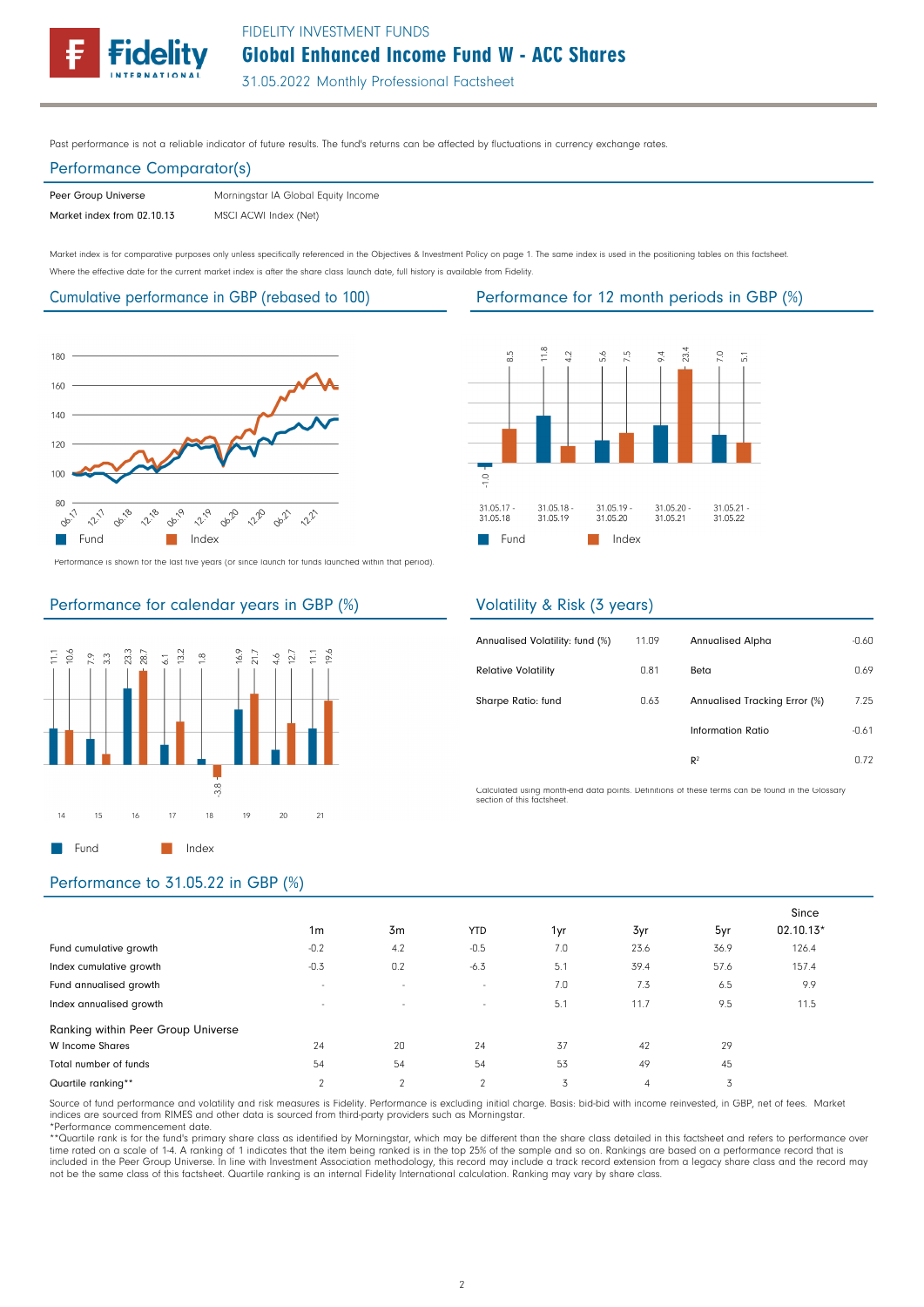

31.05.2022 Monthly Professional Factsheet

This factsheet contains information about the composition of the fund at a particular point in time. It aims to help you understand how the fund manager is positioned to achieve the fund's objectives.

The Equity Exposure table below provides an overall view of the fund. This represents - in percentage terms - how much of the fund is invested in the market. The higher the figure, the more the fund will take part in any market rises (or falls).

The definitions section provides a more comprehensive explanation of the individual elements in the table.

The exposure and positioning tables on page 4 break the fund down into a number of different views, each providing a different perspective on the fund's investments.

### Introduction **Introduction How data is calculated and presented**

Portfolio composition data has been calculated and presented according to several general principles, which are listed below.

- **Aggregation**: all investments, including derivatives, linked to a particular issuing company have been combined to form a total percentage holding for each company. The aggregate holding is referred to in this factsheet as a position. Positions are shown before and after call overwriting. Where a company is listed in two separate countries, each listing may be classified as a separate issuing company. Exchange Traded Funds (ETFs) and derivatives on ETFs are treated as individual securities – ie not aggregated.

- Categorisation: for investments that have underlying securities we use the attributes of the underlying issuing company or common share to determine the appropriate sector, market capitalisation band and geographic area.

- **Derivatives**: all derivatives are presented on an exposure basis and, where necessary, derivatives are delta-adjusted. Delta-adjusting expresses derivatives in terms of the equivalent number of shares that would be needed to generate the same return.

- "Basket" securities: securities that represent a number of company shares – like index futures or options – are allocated to categories (such as sector) whenever possible. Otherwise they are included in the "Other Index / Unclassified" category.

### Equity Exposure (% TNA)

|                                            | Exposure<br>$(%$ TNA) | Number of single<br>stocks overwritten |
|--------------------------------------------|-----------------------|----------------------------------------|
| Equity (before call overwriting)           | 96.5                  |                                        |
| Call overwriting                           | $-8.9$                | 42                                     |
| Equity (after call overwriting)            | 87.6                  |                                        |
| Other                                      | 0.0                   |                                        |
| Cash & cash exposure from call overwriting | 12.4                  |                                        |
|                                            | 100.0                 |                                        |

#### Definition of terms:

Other: the value of any non-equity investments (excluding cash funds) expressed as a percentage of fund TNA.

Call overwriting: this is a strategy used to commit to sell shares a fund already owns at a set price, in return for a payment. The payment is retained whether the shares are ultimately sold or not and therefore generates additional return for the fund (although it sets a limit on gains). The table shows the number of underlying single stocks overwritten as well as the total of all call overwriting exposure.

Cash & cash exposure from call overwriting: this is 100% minus the fund's Equity exposure and minus Other.

% TNA: Data is presented as a percentage of TNA, which stands for Total Net Assets (the value of all the fund's assets after the deduction of any liabilities).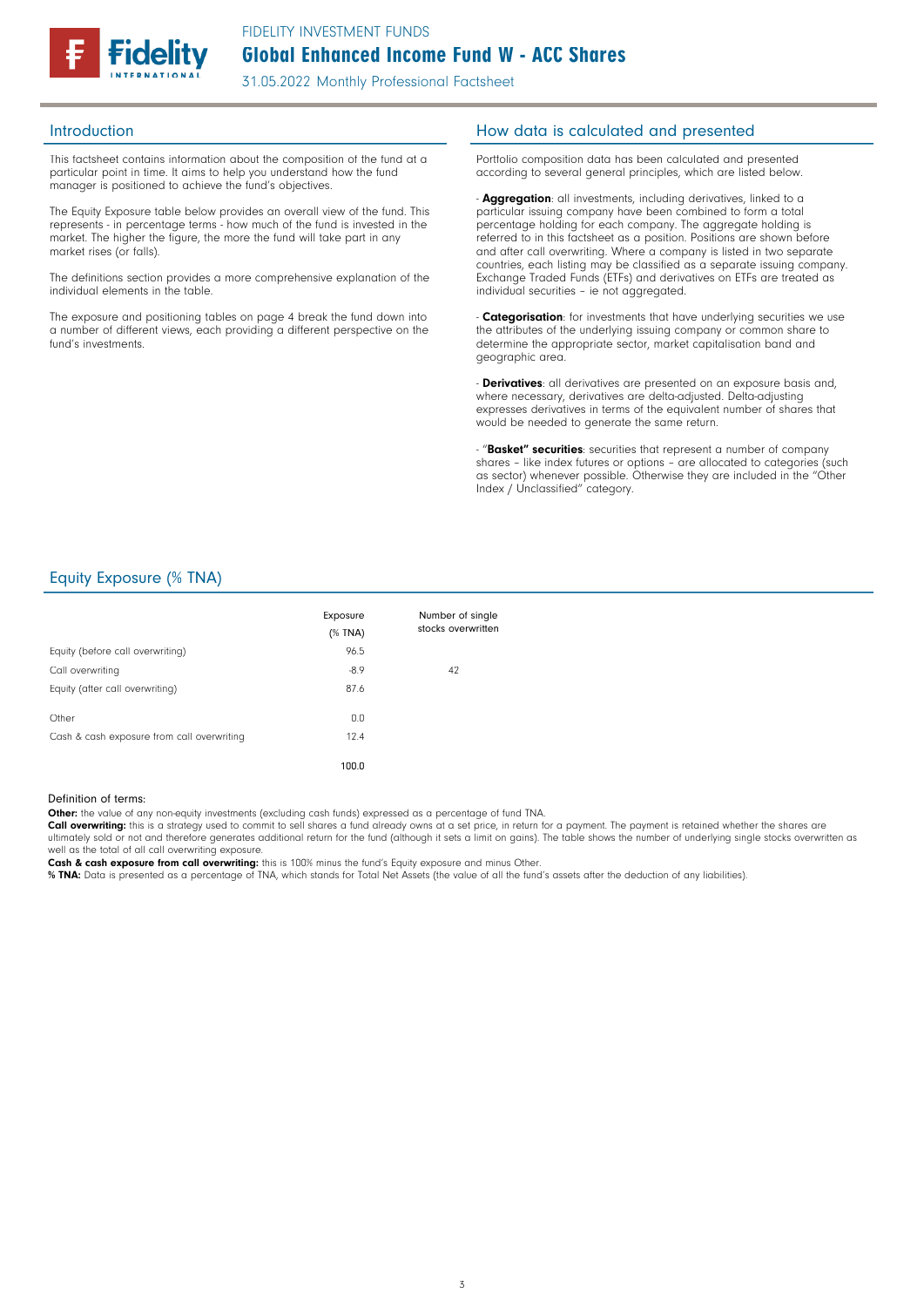

# Global Enhanced Income Fund W - ACC Shares FIDELITY INVESTMENT FUNDS

31.05.2022 Monthly Professional Factsheet

## Sector/Industry Exposure (% TNA) (ranked before overwriting) Market Capitalisation Exposure (% TNA)

| <b>GICS Sector</b>            | Fund before<br>overwriting |       | Index Fund after overwriting |
|-------------------------------|----------------------------|-------|------------------------------|
| Financials                    | 24.9                       | 14.8  | 22.6                         |
| Health Care                   | 15.8                       | 12.3  | 13.4                         |
| <b>Consumer Staples</b>       | 11.8                       | 7.3   | 10.7                         |
| Information Technology        | 11.6                       | 21.3  | 10.8                         |
| Industrials                   | 11.5                       | 9.4   | 11.0                         |
| <b>Utilities</b>              | 6.4                        | 3.1   | 5.6                          |
| <b>Communication Services</b> | 6.0                        | 7.8   | 5.7                          |
| <b>Materials</b>              | 3.4                        | 5.1   | 3.0                          |
| <b>Consumer Discretionary</b> | 2.9                        | 11.0  | 2.4                          |
| Real Estate                   | 2.3                        | 2.8   | 2.3                          |
| Energy                        | 0.0                        | 5.2   | 0.0                          |
| <b>Total Sector Exposure</b>  | 96.5                       | 100.0 | 87.6                         |
| Other Index / Unclassified    | 0.0                        | 0.0   | 0.0                          |
| <b>Total Equity Exposure</b>  | 96.5                       | 100.0 | 87.6                         |

### Geographic Exposure (% TNA) (ranked before overwriting)

|                                  | Fund before<br>overwriting | Index | Fund after overwriting |
|----------------------------------|----------------------------|-------|------------------------|
| <b>USA</b>                       | 23.8                       | 60.6  | 21.3                   |
| Germany                          | 10.1                       | 2.0   | 9.7                    |
| United Kingdom                   | 9.2                        | 3.9   | 8.7                    |
| Switzerland                      | 8.3                        | 2.5   | 7.5                    |
| France                           | 7.3                        | 2.8   | 6.7                    |
| Spain                            | 6.3                        | 0.6   | 5.3                    |
| Finland                          | 6.1                        | 0.2   | 5.4                    |
| Taiwan                           | 5.5                        | 1.8   | 4.7                    |
| Japan                            | 4.7                        | 5.5   | 3.9                    |
| Korea (South)                    | 2.7                        | 1.4   | 2.6                    |
| Others                           | 12.5                       | 18.5  | 11.9                   |
| <b>Total Geographic Exposure</b> | 96.5                       | 100.0 | 87.6                   |
| Other Index / Unclassified       | 0.0                        | 0.0   | 0.0                    |
| <b>Total Equity Exposure</b>     | 96.5                       | 100.0 | 87.6                   |

## Top Positions (% TNA) (ranked before overwriting)

|                                 | <b>GICS Sector</b>      | Geographic Location | Fund before<br>overwriting |     | Index Fund after overwriting |
|---------------------------------|-------------------------|---------------------|----------------------------|-----|------------------------------|
| <b>SANOFI</b>                   | <b>Health Care</b>      | France              | 4.4                        | 0.2 | 3.8                          |
| ROCHE HOLDING AG                | <b>Health Care</b>      | Switzerland         | 3.3                        | 0.4 | 3.2                          |
| TAIWAN SEMICONDUCTOR MFG CO LTD | Information Technology  | Taiwan              | 3.3                        | 0.8 | 2.8                          |
| UNILEVER PLC                    | <b>Consumer Staples</b> | United Kingdom      | 3.1                        | 0.2 |                              |
| DEUTSCHE BOERSE AG              | Financials              | Germany             | 3.1                        | 0.1 | 2.8                          |
| <b>IBERDROLA SA</b>             | <b>Utilities</b>        | Spain               | 3.1                        | 0.1 | 2.5                          |
| PROCTER & GAMBLE CO             | <b>Consumer Staples</b> | <b>USA</b>          | 3.0                        | 0.6 | 3.0                          |
| BRISTOL-MYERS SQUIBB CO         | <b>Health Care</b>      | <b>USA</b>          | 2.8                        | 0.3 | 2.1                          |
| PROGRESSIVE CORP OHIO           | <b>Financials</b>       | <b>USA</b>          | 2.8                        | 0.1 | 1.9                          |
| SAMSUNG ELECTRONICS CO LTD      | Information Technology  | Korea (South)       | 2.7                        | 0.5 | 2.6                          |

### Top Overweight Positions (% TNA) (ranked before overwriting) Top Underweight Positions (% TNA) (ranked before overwriting)

|                             | Relative before<br>overwriting | und before<br>overwriting | Index | after overwriting |                  |
|-----------------------------|--------------------------------|---------------------------|-------|-------------------|------------------|
| <b>SANOFI</b>               | 4.2                            | 4.4                       | 0.2   | 3.8               | <b>APPLE INC</b> |
| DEUTSCHE BOERSE AG          | 3.1                            | 3.1                       | 0.1   | 2.8               | <b>MICROSO</b>   |
| <b>IBERDROLA SA</b>         | 3.0                            | 3.1                       | 0.1   | 2.5               | <b>ALPHABET</b>  |
| UNILEVER PLC                | 2.9                            | 3.1                       | 0.2   | 2.7               | AMAZON.          |
| ROCHE HOLDING AG            | 2.9                            | 3.3                       | 0.4   | 3.2               | <b>TESLA INC</b> |
| PROGRESSIVE CORP OHIO       | 2.7                            | 2.8                       | 0.1   | 1.9               | <b>JOHNSON</b>   |
| 31 GROUP PLC                | 2.6                            | 2.6                       | 0.0   | 2.6               | <b>UNITEDHE</b>  |
| BRISTOL-MYERS SQUIBB CO     | 2.5                            | 2.8                       | 0.3   | 2.1               | NVIDIA CO        |
| <b>TAIWAN SEMICONDUCTOR</b> | 2.5                            | 3.3                       | 0.8   | 2.8               | <b>META PLA</b>  |
| <b>UPM KYMMENE CORP</b>     | 2.5                            | 2.5                       | 0.0   | 2.1               | <b>BERKSHIRE</b> |

## Positions Concentration (% TNA)

|        | Selected before<br>overwriting | Index | Selected after<br>overwriting |
|--------|--------------------------------|-------|-------------------------------|
| Top 10 | 31.6                           | 16.1  | 28.4                          |
| Top 20 | 55.4                           | 22.0  | 49.9                          |
| Top 50 | 96.5                           | 32.8  | 87.6                          |

#### Definition of terms:

**Top Positions**: those companies in which the largest percentages of the fund's total net assets are effectively invested. Positions in other funds - including ETFs (Exchange Traded<br>Funds) - can appear in this table, but i

**Top Overweight & Underweight** Positions: those positions which have the largest active weight relative to the index. Positions in other funds - including ETFs (Exchange Traded<br>Funds) - can appear in this table, but index

**Positions Concentration**: illustrates the weight of the top 10, 20 and 50 positions in the fund and the weight of the top 10, 20 and 50 positions in the index. It does not attempt to<br>show the coincidence of security owner

The sector/industry classification used (ie GICS, ICB, TOPIX or IPD) varies by fund. Full descriptions of GICS, ICB, TOPIX and IPD can be found in the glossary. Figures may not always sum to totals due to rounding

| GBP                              | Fund before<br>overwriting |       | Index Fund after overwriting |
|----------------------------------|----------------------------|-------|------------------------------|
| $>10$ bn                         | 83.2                       | 90.3  | 74.8                         |
| 5-10 <sub>bn</sub>               | 11.7                       | 6.5   | 11.3                         |
| $1-5$ bn                         | 0.0                        | 2.7   | 0.0                          |
| $0-1$ bn                         | 0.0                        | 0.0   | 0.0                          |
| <b>Total Market Cap Exposure</b> | 94.9                       | 99.5  | 86.1                         |
| Index / Unclassified             | 1.6                        | 0.5   | 1.4                          |
| <b>Total Equity Exposure</b>     | 96.5                       | 100.0 | 87.6                         |

|                                | Relative before<br>overwriting | und before<br>overwriting |     | Ind Fund after overwriting |
|--------------------------------|--------------------------------|---------------------------|-----|----------------------------|
| APPLE INC                      | $-4.0$                         | 0.0                       | 4.0 | 0.0                        |
| MICROSOFT CORP                 | $-3.2$                         | 0.0                       | 3.2 | 0.0                        |
| ALPHARFT INC                   | $-2.2$                         | 0.0                       | 2.2 | 0.0                        |
| AMAZON.COM INC.                | $-1.8$                         | 0.0                       | 1.8 | 0.0                        |
| TESLA INC.                     | $-1.1$                         | 0.0                       | 1.1 | 0.0                        |
| JOHNSON & JOHNSON              | $-0.8$                         | 0.0                       | 0.8 | 0.0                        |
| UNITEDHEALTH GROUP INC.        | $-0.8$                         | 0.0                       | 0.8 | 0.0                        |
| NVIDIA CORP                    | $-0.8$                         | 0.0                       | 0.8 | 0.0                        |
| <b>META PLATEORMS INC.</b>     | $-0.8$                         | 0.0                       | 0.8 | 0.0                        |
| <b>BERKSHIRE HATHAWAY INC.</b> | $-0.7$                         | 0.O                       | 0.7 | 0.0                        |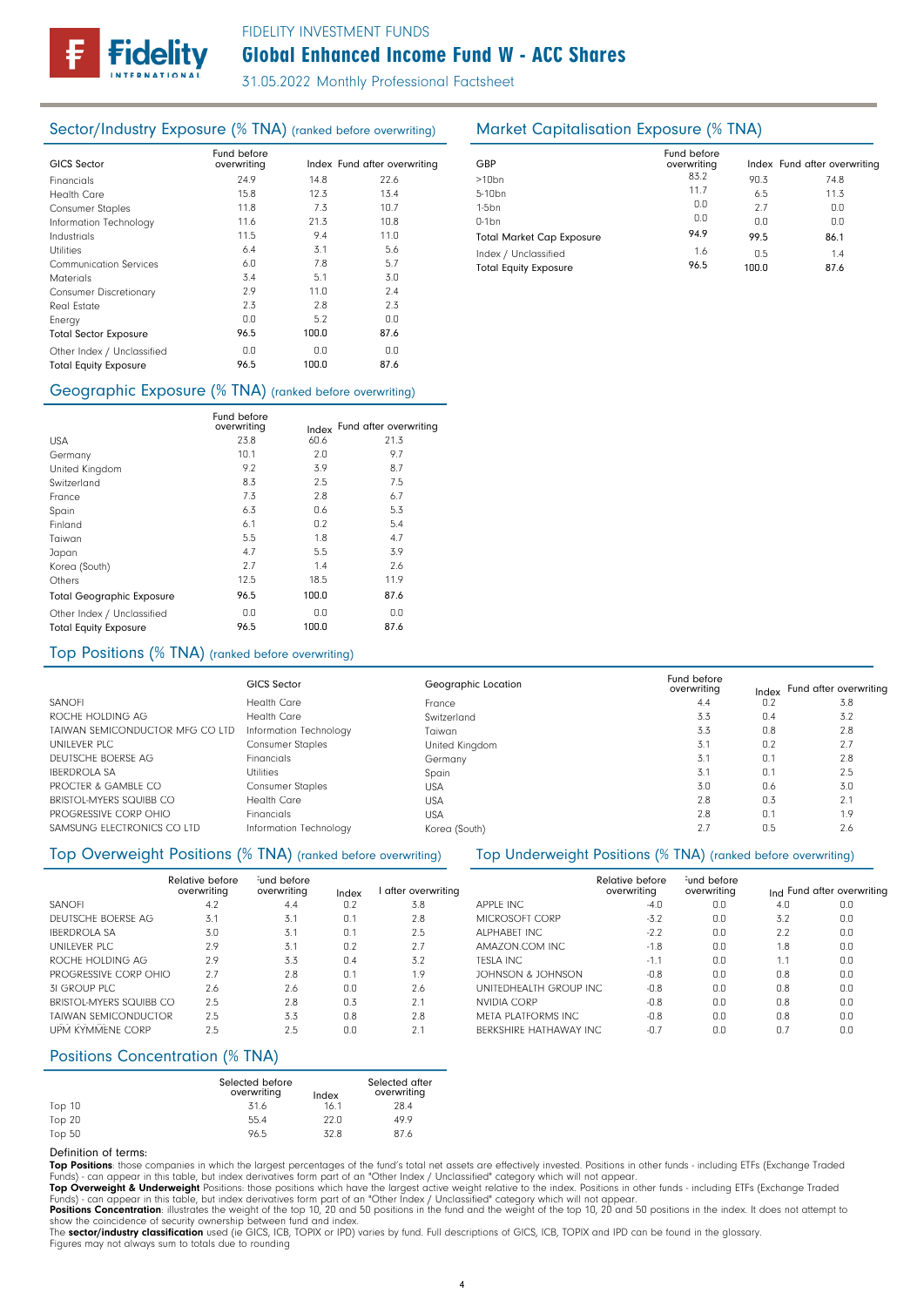

#### **Attribution**

Performance attribution is produced in the currency shown below. For funds with multiple share classes, the attribution return reflects the aggregate performance across all the share classes. It may therefore deviate from the published return for a particular share class. When using the analysis for hedged share classes, please consider that the attribution is shown before the impact of hedging.

The contributions shown in the tables are before the impact of charges. If charges are applied, their effect is captured in the "Other" category in the tables and will also be reflected in the fund return.

All investments, including derivatives, linked to a particular issuing company have been combined to form a total percentage for each issuing company.

The sector/industry and geographic contribution tables (where relevant) display a maximum of eleven individual entries. Where applicable, only top five and bottom five are listed, with the remaining contribution shown in the "Other Sectors" or "Others" category.

| Currency of attribution | UK Sterling (GBP) |
|-------------------------|-------------------|
| One month return (%)    | -0.16             |

### Position Contribution (%)

|  | month |  |  |
|--|-------|--|--|
|  |       |  |  |

| TOP 10 POSITIONS RANKED BY<br>ABSOLUTE PERFORMANCE<br><b>CONTRIBUTION</b> | Average<br>Fund Weight | Performance<br>Contribution | <b>BOTTOM 10 POSITIONS RANKED BY</b><br>ABSOLUTE PERFORMANCE<br><b>CONTRIBUTION</b> | Average<br>Fund Weight | Performance<br>Contribution |
|---------------------------------------------------------------------------|------------------------|-----------------------------|-------------------------------------------------------------------------------------|------------------------|-----------------------------|
| PROGRESSIVE CORP OHIO                                                     | 2.3                    | 0.22                        | ROCHE HOLDING AG                                                                    | 3.2                    | $-0.26$                     |
| AMGEN INC                                                                 | 2.0                    | 0.18                        | PROCTER & GAMBLE CO                                                                 | 2.9                    | $-0.24$                     |
| SANDVIK AB                                                                | 1.6                    | 0.15                        | CISCO SYSTEMS INC.                                                                  | 2.3                    | $-0.22$                     |
| <b>FURONEXT NV</b>                                                        | 0.8                    | 0.13                        | VONOVIA SF                                                                          | 2.3                    | $-0.11$                     |
| <b>SANOFI</b>                                                             | 3.4                    | 0.12                        | HELLENIC TELECOM ORG SA                                                             | 2.2                    | $-0.11$                     |
| <b>BRIDGESTONE CORP</b>                                                   | 1.6                    | 0.12                        | ADMIRAL GROUP PLC                                                                   | 1.3                    | $-0.11$                     |
| SIEMENS AG                                                                | 0.2                    | 0.11                        | SCHNFIDER FLEC SA                                                                   | 1.6                    | $-0.11$                     |
| SEAGATE TECHNOLOGY HOLDINGS PLC.                                          | 1.4                    | 0.11                        | RFLX PLC                                                                            | 2.1                    | $-0.09$                     |
| VERIZON COMMUNICATIONS INC.                                               | 1.1                    | 0.07                        | HUBBELL INC.                                                                        | 1.7                    | $-0.08$                     |
| TAIWAN SEMICONDUCTOR MEG CO LTD                                           | 3.0                    | 0.07                        | ALLIANZ SF                                                                          | 2.5                    | $-0.07$                     |

Positions in other funds - including ETFs (Exchange Traded Funds) - can appear in this table, but index derivatives form part of an "Index / Unclassified" category which will appear in the table(s) below when relevant.

| Sector/Industry Contribution (%)            |                        | 1 month                     | <b>Geographic Contribution (%)</b>          |                        | 1 month                     |
|---------------------------------------------|------------------------|-----------------------------|---------------------------------------------|------------------------|-----------------------------|
| RANKED BY ABSOLUTE PERFORMANCE CONTRIBUTION |                        |                             | RANKED BY ABSOLUTE PERFORMANCE CONTRIBUTION |                        |                             |
| <b>GICS Sector</b>                          | Average<br>Fund Weight | Performance<br>Contribution |                                             | Average<br>Fund Weight | Performance<br>Contribution |
| <b>Health Care</b>                          | 13.7                   | 0.14                        | Japan                                       | 4.1                    | 0.19                        |
| Financials                                  | 22.1                   | 0.12                        | France                                      | 7.4                    | 0.15                        |
| <b>Consumer Discretionary</b>               | 2.6                    | 0.10                        | Sweden                                      | 1.6                    | 0.15                        |
| <b>Utilities</b>                            | 5.5                    | 0.07                        | Spain                                       | 5.3                    | 0.10                        |
| Information Technology                      | 11.1                   | 0.05                        | Taiwan                                      | 4.7                    | 0.09                        |
| <b>Materials</b>                            | 3.0                    | 0.01                        | Ireland                                     | 0.9                    | $-0.05$                     |
| Energy                                      | 0.0                    | 0.00                        | Germany                                     | 7.6                    | $-0.07$                     |
| Industrials                                 | 10.7                   | $-0.01$                     | Greece                                      | 2.2                    | $-0.11$                     |
| <b>Communication Services</b>               | 5.4                    | $-0.06$                     | Switzerland                                 | 7.0                    | $-0.22$                     |
| Real Estate                                 | 2.3                    | $-0.11$                     | United Kingdom                              | 8.6                    | $-0.23$                     |
| <b>Consumer Staples</b>                     | 10.7                   | $-0.25$                     | <b>Others</b>                               | 37.6                   | 0.05                        |
|                                             |                        |                             | <b>Total Primary Assets</b>                 | 87.2                   | 0.06                        |
| <b>Total Primary Assets</b>                 | 87.2                   | 0.06                        | Other*                                      | 12.8                   | $-0.22$                     |
| Other*                                      | 12.8                   | $-0.22$                     | <b>TOTAL</b>                                | 100.0                  | $-0.16$                     |
| <b>TOTAL</b>                                | 100.0                  | $-0.16$                     |                                             |                        |                             |

\*Other includes portfolio components not already listed such as cash, expenses and other miscellaneous items.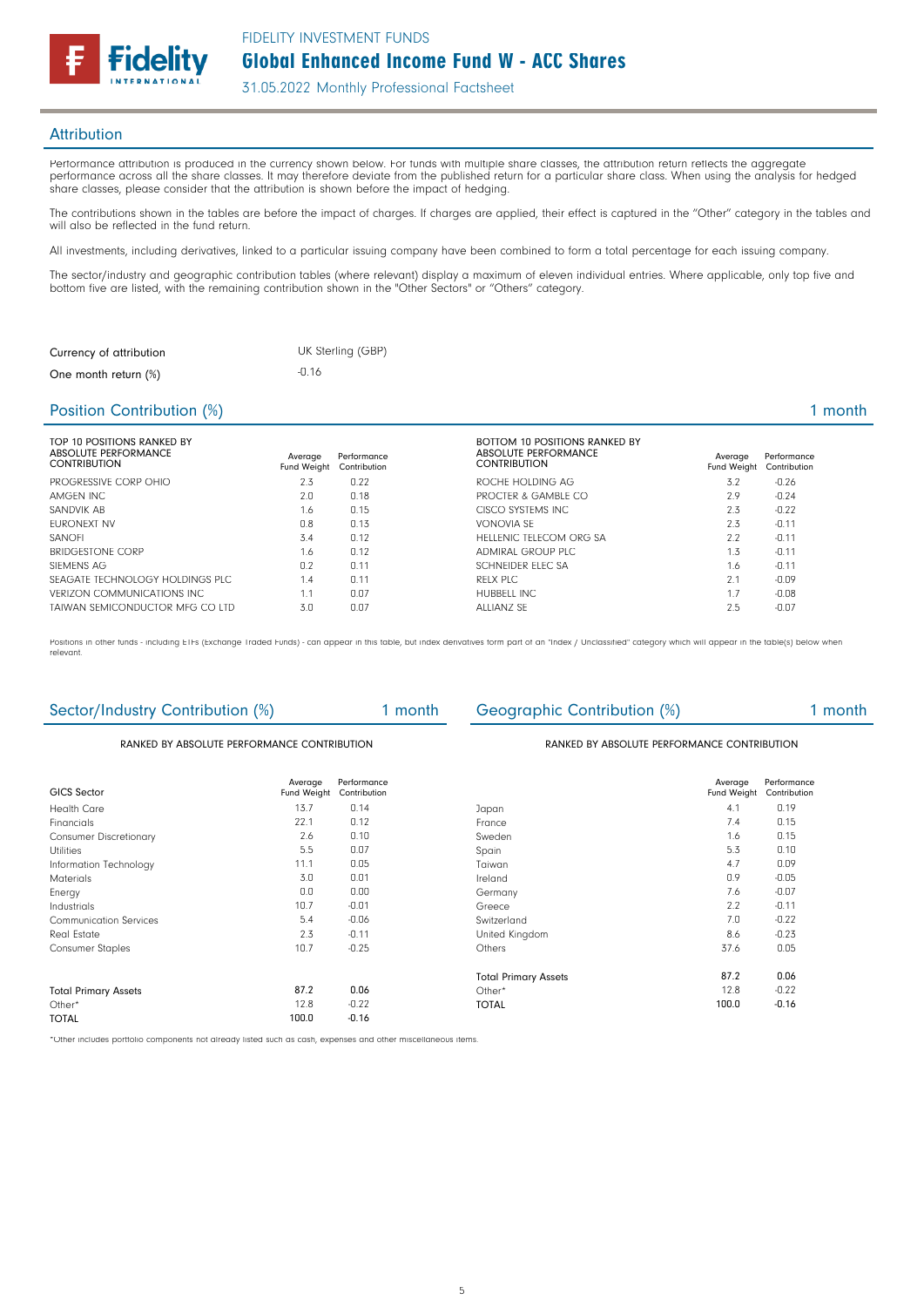

### ESG Metrics

The factsheet is a snapshot of the portfolio at the date indicated above. ESG ratings distribution may vary over time. Representation of this data is for informational purposes only. If<br>the SFDR classification is shown as website at www.fidelityinternational.com

### Sustainability Characteristics (31.05.2022)

|                                                       | Fund | Index |
|-------------------------------------------------------|------|-------|
| MSCI ESG Fund Rating (AAA-CCC)                        | AAA  | N/A   |
| Weighted Average Carbon Intensity (tCo2e/\$M Revenue) | 88.9 | 180   |
| Carbon Footprint (tCO2/\$M Invested)                  | 52.5 | 88.8  |
| <b>SFDR Classification</b>                            | N/A  | N/A   |

MSCI Ratings Distribution % (31.05.2022)



\*N/A will be displayed if there is no ESG data available for the fund/index or if the coverage of underlying securities is under 50%. \*NR - Not rated

#### Glossary

MSCI ESG Fund Rating: This shows the funds ESG rating based on the Quality Scores given to the fund by MSCI. This ranges from AAA, AA (Leader), A, BBB, BB (Average) to B, CCC (Laggard).<br>**Weighted Average Carbon Intensity**: is calculated as the sum of each portfolio weight multiplied by the Co2e per \$M of Revenue of each holding. This metric provides a snapshot o

the fund's exposure to carbon-intensive companies and includes scope 1 and scope 2 carbon emissions.<br><mark>Carbon Footprint</mark>: Provides a normalized snapshot of the funds contribution to carbon emissions.

SFDR Classification: Shows the classification given to each fund as part of the EU Sustainable Finance Disclosure Regulation (SFDR). Article 9 funds aim to achieve an ESG outcome and are products with ESG objectives. Article 8 funds focus on promoting ESG characteristics and this must be a primary focus of the product. Article 6 funds integrate sustainability<br>risks into investment analysis and deci Exchange Traded Funds.

#### Disclaimer

ESG Rating Source: ©2022 MSCI ESG Research LLC. Reproduced by permission, no further distribution. MSCI ESG Research LLC and its affiliates (the "ESG Parties"), obtain information<br>from sources they consider reliable, none

reported. SFDR Classification is assigned by Fidelity in line with the EU Sustainable Financial Disclosure Regulation.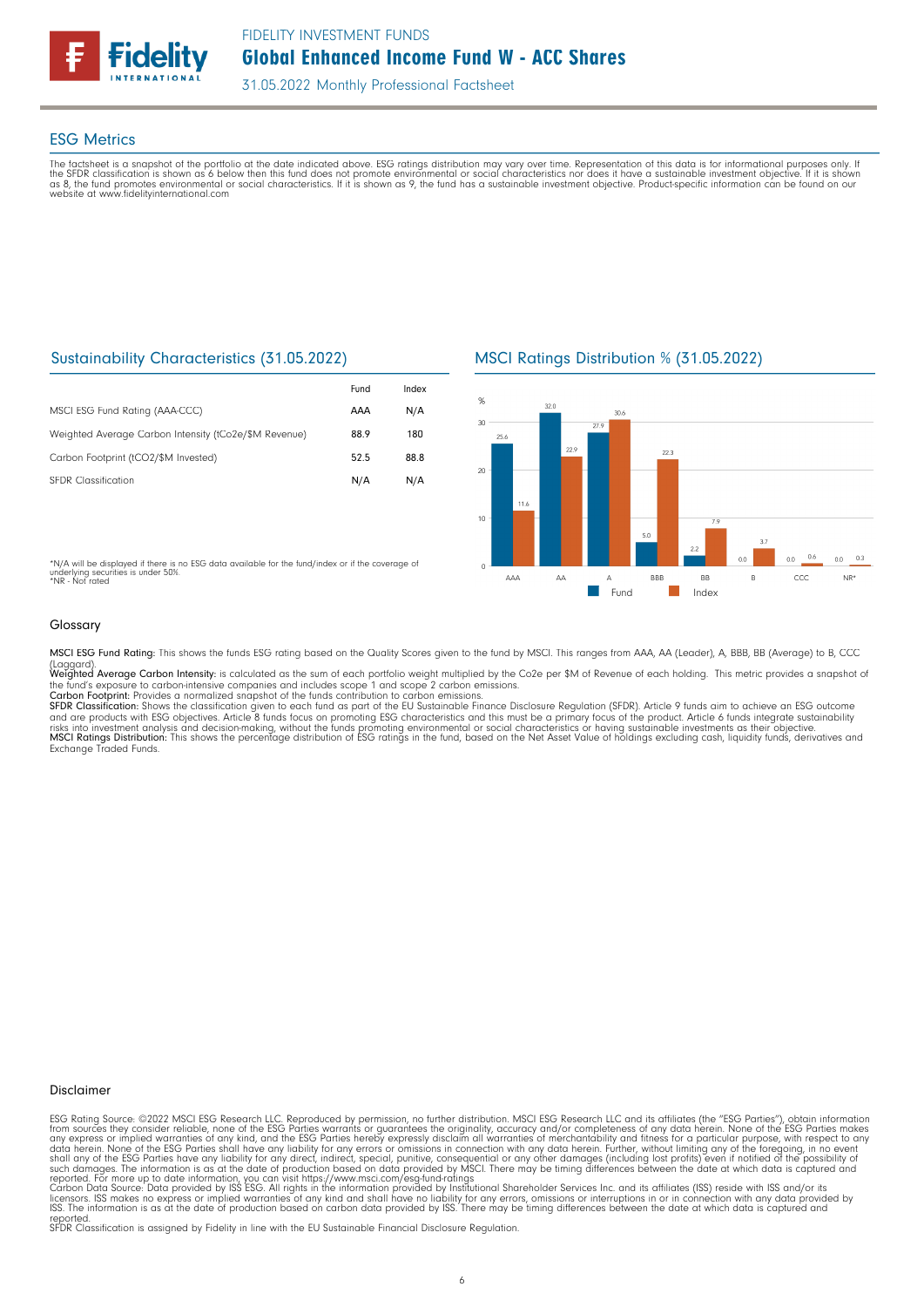31.05.2022 Monthly Professional Factsheet

### Glossary / additional notes

**Fidelity** 

#### Volatility & Risk

**Annualised volatility:** a measure of how variable returns for a fund or comparative market index have been around their historical average (also known as "standard deviation"). Two funds may<br>produce the same return over a calculation is the standard deviation of 36 monthly returns presented as an annualised number. Volatility for funds and indices are calculated independently of each other

**Relative volatility:** a ratio calculated by comparing the annualised volatility of a fund to the annualised volatility of a comparative market index. A value greater than 1 indicates the fund has been<br>more volatile than t measure of 0.8 would mean the fund has been 20% less volatile than the index.

**Sharpe ratio:** a measure of a fund's risk-adjusted performance, taking into account the return on a risk-free investment. The ratio allows an investor to assess whether the fund is generating adequate<br>returns for the leve calculated by subtracting the risk-free return (such as cash) in the relevant currency from the fund's return, then dividing the result by the fund's volatility. It is calculated using annualised numbers.

Annualised alpha: the difference between a fund's expected return (based on its beta) and the fund's actual return. A fund with a positive alpha has delivered more return than would be expected given its beta.

**Beta:** a measure of a fund's sensitivity to market movements (as represented by a market index). The beta of the market is 1.00 by definition. A beta of 1.10 shows that the fund could be expected to<br>perform 10% better tha perform 15% worse than the market return during up markets and 15% better during down markets.

**Annualised tracking error:** a measure showing how closely a tund tollows the index to which it is being compared. It is the standard deviation of the fund's excess returns. The higher the fund's<br>tracking error, the higher

**Information ratio:** a measure ot a tund's eftectiveness in generating excess return for the level of risk taken. An information ratio of U.5 shows the fund has delivered an annualised excess return<br>equivalent to half the

Rº: a measure representing the degree to which a fund's return can be explained by the returns of a comparative market index. A value of 1 signifies the fund and index are perfectly correlated. A<br>measure of 0.5 means only correlation between fund and index).

**Ongoing charges**<br>The ongoing charges figure represents the charges taken from the fund over a year. It is calculated at the fund's financial year end and may vary from year to year. For classes of funds with fixed The ongoing charges figure represents the charges taken from the fund over a year. It is calculated at the fund's financial year end and may vary from year to year. For classes of funds with fixed groups, this monoing char

undertaking. For more information about charges (including details of the fund's financial year end), please consult the charges section in the most recent Prospectus.

#### Historic yield

The historic yield for a fund is based on its dividends declared over the preceding 12 months. It is calculated by summing the dividend rates declared in that period, divided by the price as at the<br>date of publication. Dec

#### Sector/industry classification

**GICS:** The Global Industry Classification Standard is a taxonomy mainly used across MSCI and S&P indices in which each company is assigned by its principal business activity to one of 11 sectors, 24<br>industry groups, 69 in

**ICB:** The Industry Classitication Benchmark is a taxonomy mainly used across FTSE Russell indices in which each company is assigned by its principal business activity to one of 11 industries, 20<br>supersectors, 45 sectors a

TOPIX: Tokyo stock Price Index, commonly known as TOPIX, is a stock market index for the Tokyo Stock Exchange (TSE) in Japan, tracking all domestic companies of the exchange's First Section. It is calculated and published by the TSE.

**IPD** means the Investment Property Databank who are a provider of performance analysis and benchmarking services for investors in real estate. IPD UK Pooled Property Funds Index - All Balanced<br>Funds is a component of the

#### Independent Assessment

**Scope Fund Rating:** The rating measures how well a fund has balanced risk and reward relative to its peers. The rating is based solely on performance for funds with a five year track record. Funds<br>with a shorter history a  $and E = poor$ 

**Morningstar Star Rating for Funds:** The rating measures how well a tund has balanced risk and reward relative to its peers. Star ratings are strictly based on past performance and Morningstar<br>suggests investors use them t

**Primary share class:** is identified by Morningstar when the analysis calls for only one share class per fund to be in the peer group. It is the share class Morningstar recommends as the best proxy for the best proxy for c for the fund will have its own primary share class.

Portfolio Turnover Rate (PTR) and Portfolio Turnover Cost (PTC), where shown: SRDII does not define a methodology for these values; ours is as follows: PTR = (purchases of securities + sales of securities) minus (subscriptions ot units + redemptions ot units), divided by average tund value over the prior 12 months multiplied by 100. Any tunds' trading in Fidelity Institutional Liquidity Funds is<br>excluded from the minus implicit costs.